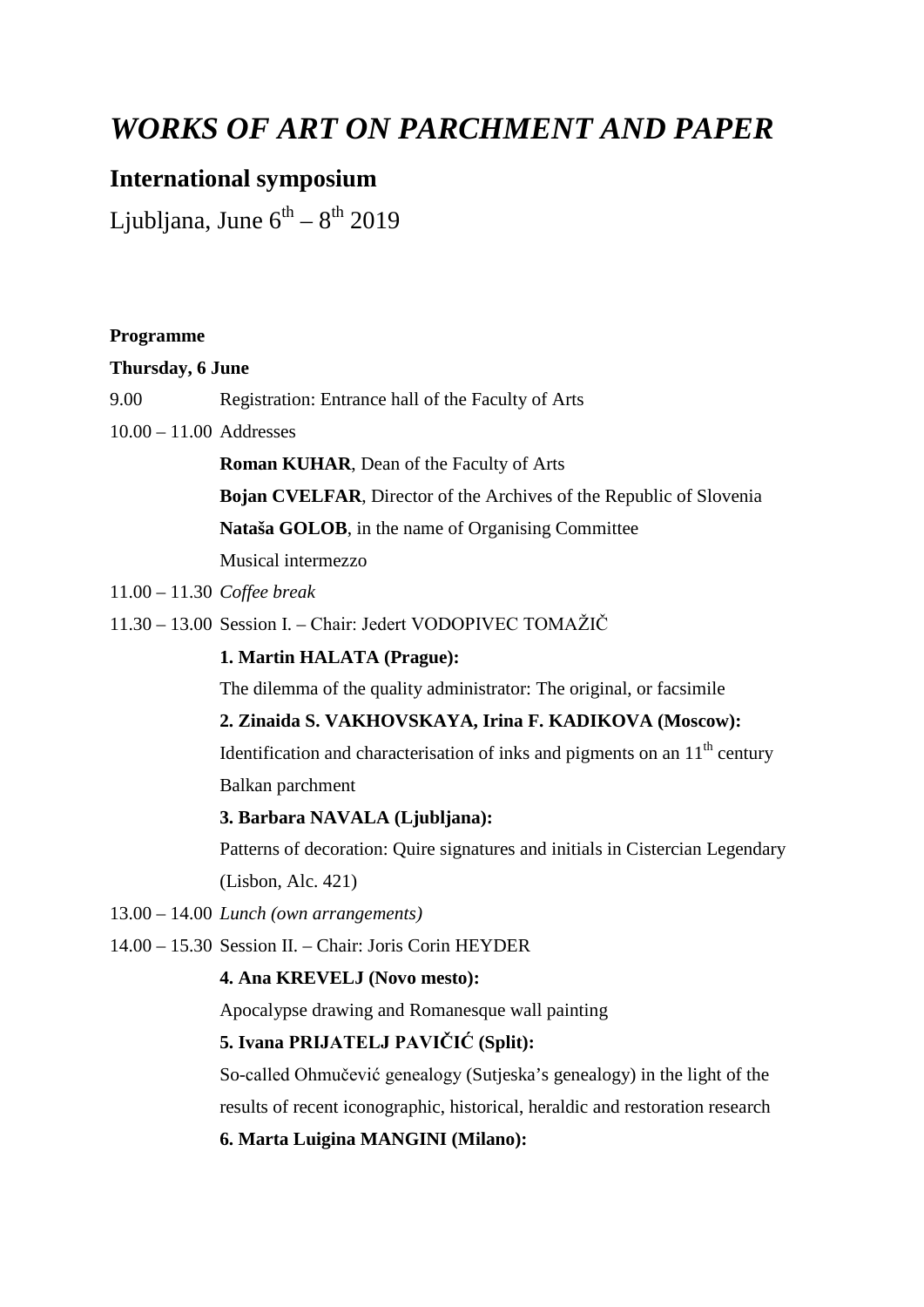Drawings on parchment and paper of Italian medieval notaries  $(XIII<sup>th</sup> - XV<sup>th</sup>)$ centuries)

15.30 – 16.00 *Coffee break*

16.00 – 17.30 Session III. – Chair: Konstantinos CHOULIS

## **7. Alfonso ZOLEO, Renzo BERTONCELLO, Melania ZANETTI**

#### **(Padova, Venice):**

A multidisciplinary approach to conservation: the case study of Ignatius of Loyola's autograph *Diario Spirituale*

#### **8. Nataša GOLOB (Ljubljana):**

The reverse face of the painted page

#### **9. Joris Corin HEYDER (Bielefeld):**

Pastiche Aesthetic. A forger's or a restorer's practice?

18.00 – 20.00 *Visit to the National Gallery*

#### **Friday, 7 June**

9.30 – 11.00 Session IV. – Chair: Nataša GOLOB

#### **10. Gašper CERKOVNIK (Ljubljana):**

Woodcut series from the circle of Albrecht Dürer as book illustrations and independent prints

#### **11. Ines VODOPIVEC (Ljubljana):**

"Playing putti" – a contribution to the series of woodcut initials by Hans Weiditz the Younger

## **12. Matej KLEMENČIČ (Ljubljana):**

Early modern single-leaf prints after contemporary sculpture: questions of form and function

- 11.00 11.30 *Coffee break*
- 11.30 13.00 Session V. Chair: Martin HALATA

## **13. Jedert VODOPIVEC TOMAŽIČ, Žiga ŠMIT, Radek PROKEŠ, Michal ĎUROVIČ, Helena FAJFAR (Ljubljana, Prague):**

Herberstein's *Gratae posteritati* (1560) in Ptuj and Brno: Comparison of the colouring materials used on woodcuts

#### **14. Melania ZANETTI (Venice):**

Study, conservation and exhibition of the *Tabula Chorographica Armenica*  $(17^{th}$  c.)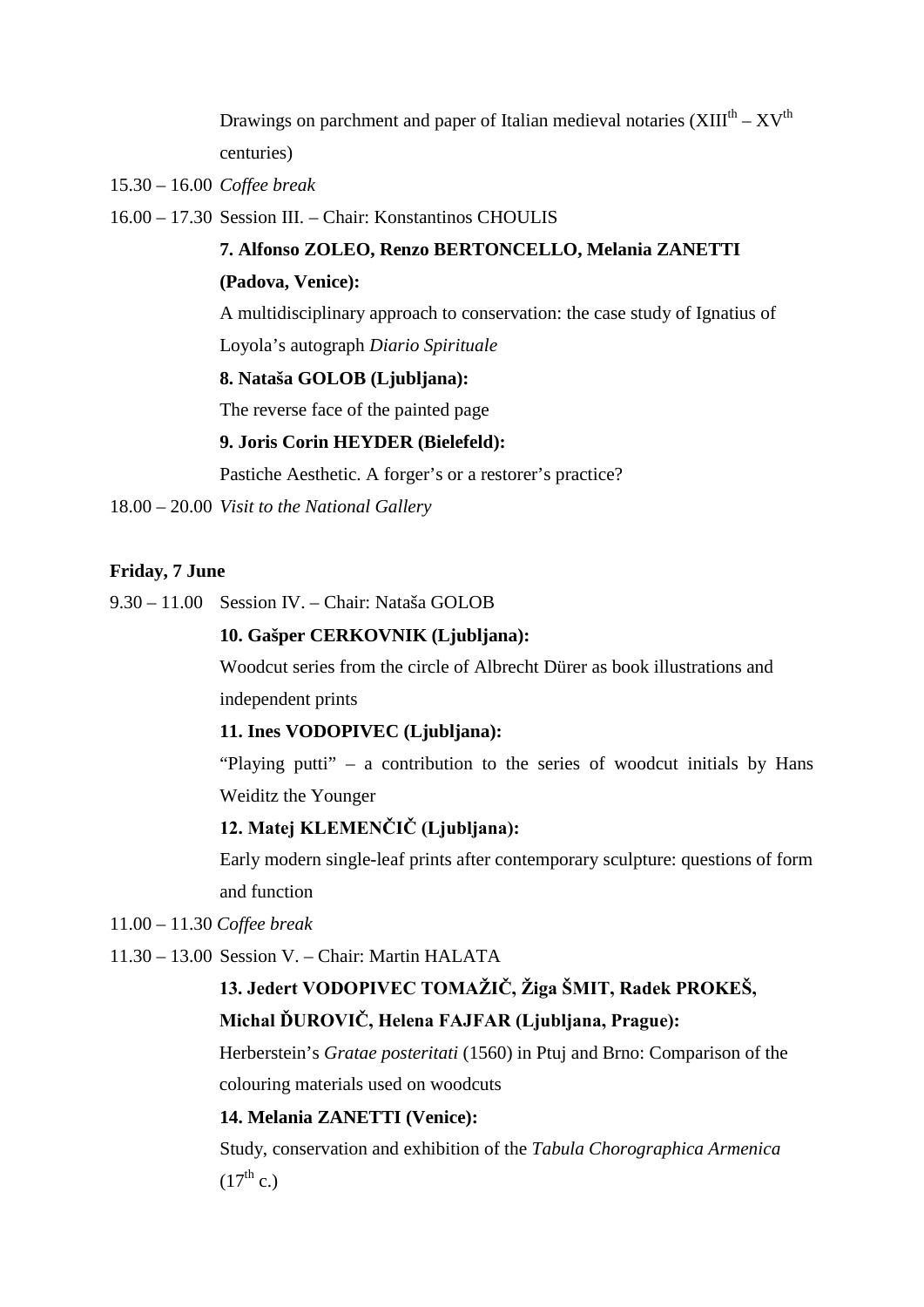## **15. Martha Luz CÁRDENAS GONZÁLEZ, Fanny Angela BARAJAS SANDOVAL (Bogotá):**

The Greater Magdalena Region's Notary Protocols (Colombia, 1788–1907): Restoration and digitisation

- 13.00 15.30 *Visit to the Museum Josef Plečnik House Lunch (own arrangements)*
- 15.30 17.00 Session VI. Chair: Jasna MALEŠIČ

### **16. Fiona McLEES (Oxford):**

From author's draft to select library holding: The metamorphosis of Franz Kafka's manuscripts

### **17. Konstantinos CHOULIS, Efimia SIGALOU (Athens):**

The restoration treatments of two watercolours whose surfaces display a remarkable marbling effect

## **18. Iva GOBIĆ VITOLOVIĆ, Sanja SERHATLIĆ (Rijeka, Dubrovnik):**

Conservation of a *chine-collé* colour etching by M. C. Crnčić from circa 1910

17.00 – 18.00 *Coffee break*

*Presentation of posters, dialogues with their authors*

18.00 – 19.30 Session VII. – Chair: Matej KLEMENČIČ

## **19. Jasna MALEŠIČ, Damir GLOBOČNIK, Petra ZAVIRŠEK**

## **(Ljubljana, Kranj):**

Preservation of Lojze Dolinar's sketches (ca. 1950–1970)

## **20. Liza LAMPIČ (Ljubljana):**

Dilemmas in the conservation-restoration treatment of contemporary art pieces made of paper

## **21. Špela ŠUBIC (Ljubljana):**

Presentation panels for Niko Kralj designs in Stol factory, early 1950s

## **Saturday, 8 June**

9.00 – 11.30 *Visit to the National and University Library (by the architect Plečnik) and a short presentation of some saved works of art Coffee break at the Faculty of Arts*

11.30 – 12.30 Session VIII. – Chair: Katja MAHNIČ

## **22. Luboš MACHAČKO (Litomyšl):**

Problems of conservation of artworks on large-format paper supports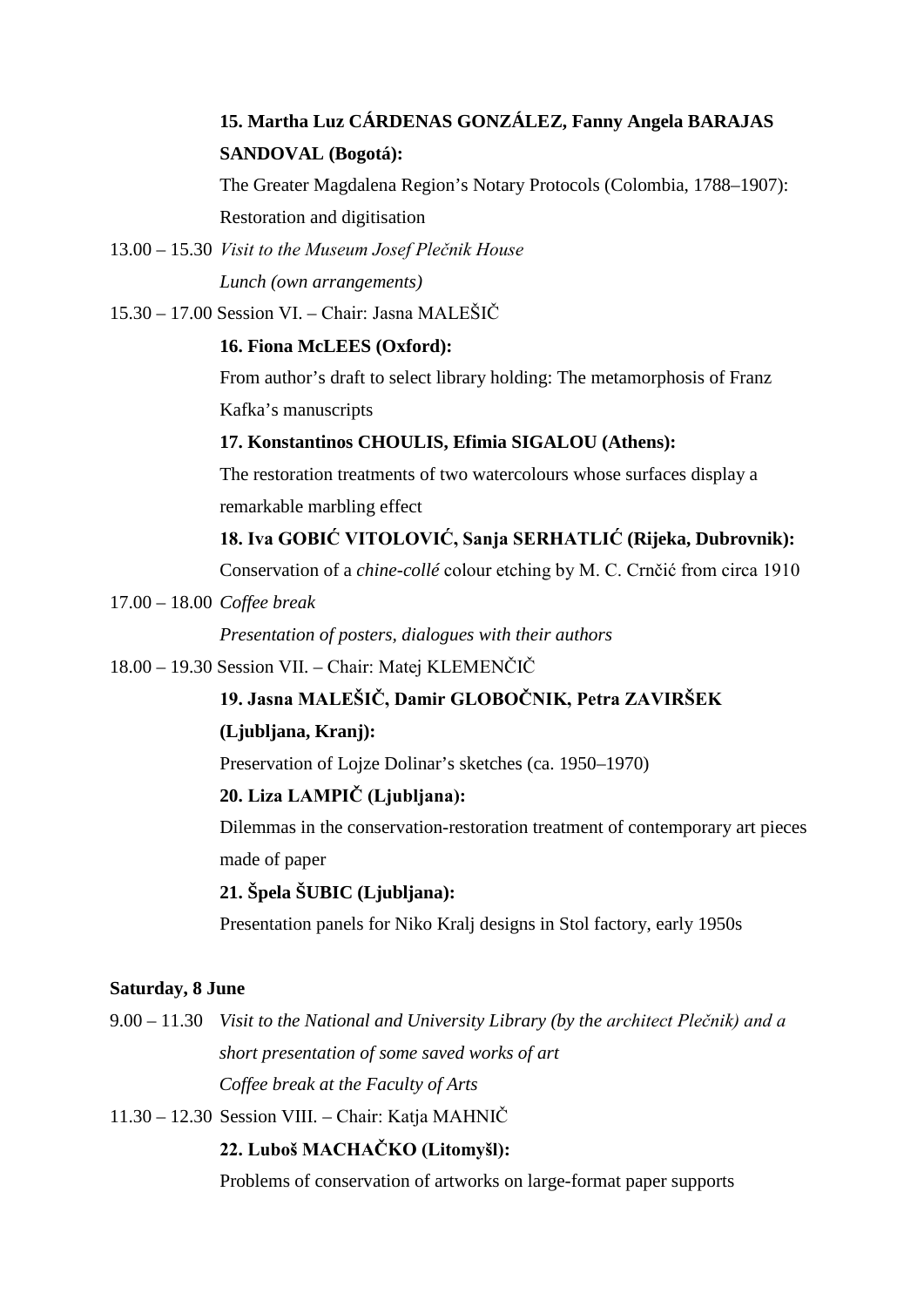#### **23. Edith GREUTER, Edwin ORSEL (Leiden):**

The value of conservation and digitisation of architectural and design drawings for historical research

- 13.00 14.00 *Lunch (own arrangements)*
- 14.00 15.30 Session IX. Chair: Edith GREUTER

## **24. Patricia ENGEL, Matthew COLLINS, Sarah FIDDYMENT, Carla SOTO, Matthew TEASDALE, Jiři VNOUČEK (Krems, York UK):**

Old conservation materials and methods on parchment documents

## **25. Penelope BANOU, Athena ALEXOPOULOU, Agathi Anthoula KAMINARI (Athens):**

Photographic and technical examination: A valuable tool for the conservation treatment of works of art on paper and parchment

### **26. Francesco BAUDONE (Vatican):**

Funori: Natural adhesive for the resizing of paper materials

16.00 – 18.00 *Visit to the Gallery of Modern Art*

#### **POSTER SESSION**

## **1. Luboš MACHAČKO (Lytomišl):**

Conservation of a collection of baroque small-format gouache paintings on paper

## **2. Nataša PETELIN, Nada MADŽARAC, Jedert VODOPIVEC TOMAŽIČ (Ljubljana):**

Saving Gabrijel Stupica's *The Lady in White*

## **3. Vanja VUČKOVIĆ (Dubrovnik):**

Calligraphy colours used in Islamic manuscripts in the Republic of Ragusa

#### **4. Vinko SKITEK (Slovenj Gradec):**

Artworks on parchment and paper archive material of parish archives in the Dravograd-Mežica valley deaneries

#### **5. Edith GREUTER (Leiden):**

The Leiden Charter Project. Developing a systematic approach for the conservation of thousands of charters

### **6. Nataša MILOSLAVIĆ (Dubrovnik):**

The Charter of Dubrovnik Republic – An endless source of history and culture

## **7. Tatjana RAHOVSKY ŠULIGOJ (Ljubljana):**